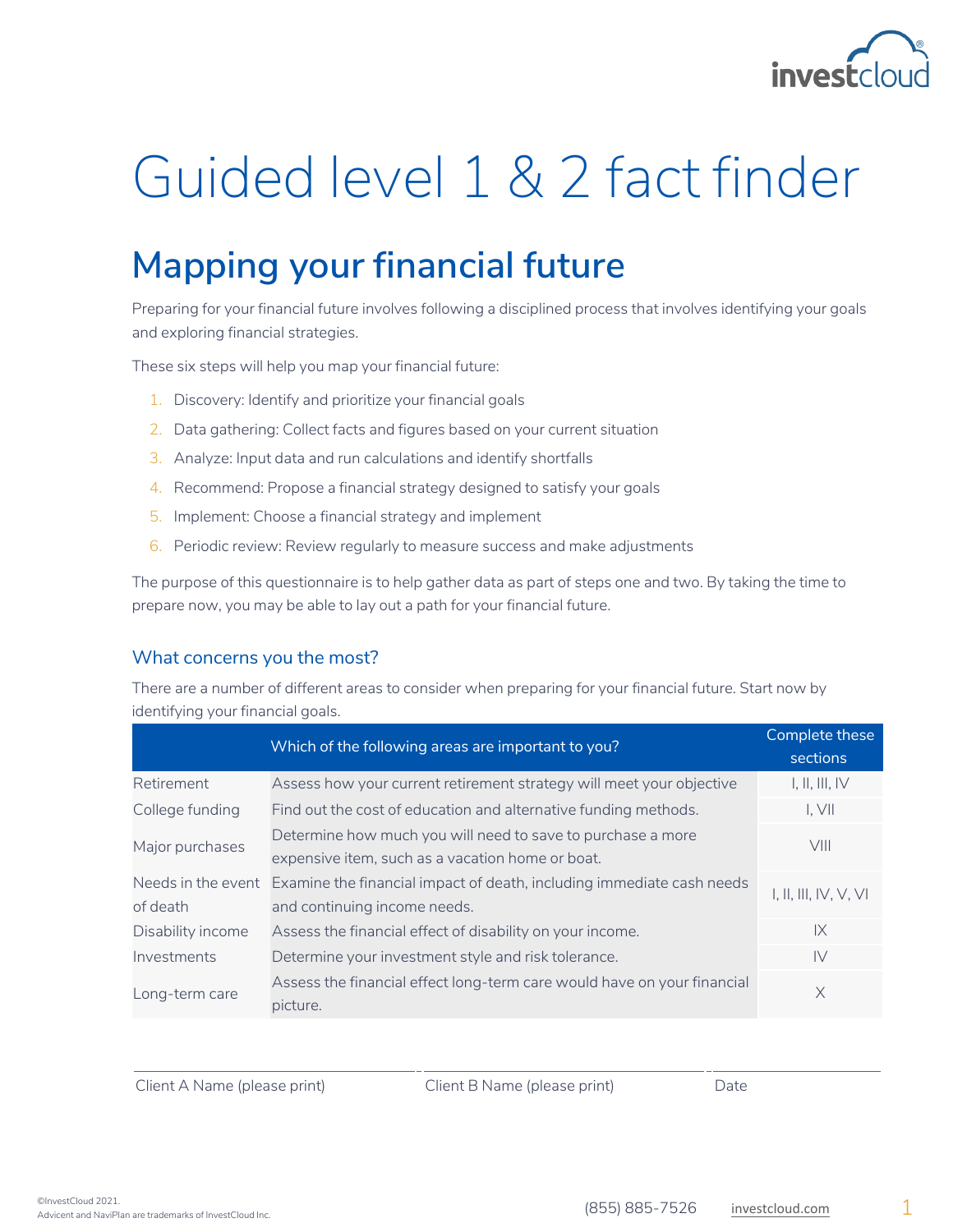

# **Section I - Personal information**

Marital status:

|                | Client A |  |  | Client B  |  |
|----------------|----------|--|--|-----------|--|
| First name:    |          |  |  |           |  |
| Last name:     |          |  |  |           |  |
| Date of birth: |          |  |  |           |  |
|                |          |  |  |           |  |
| Address:       |          |  |  |           |  |
| City:          | State    |  |  | Zip code: |  |
| Phone:         | Email    |  |  |           |  |

### Employment information

|             | <b>Client A</b> | <b>Client B</b> |
|-------------|-----------------|-----------------|
| Employer:   |                 |                 |
| Occupation: |                 |                 |
| Phone:      |                 |                 |

#### For discussion...

| Describe your current job?            |  |
|---------------------------------------|--|
| How long have you been working there? |  |
| What are your career plans?           |  |

### Dependent information

| Dependent's name | Date of birth | Dependent's name | Date of birth |
|------------------|---------------|------------------|---------------|
|                  |               |                  |               |
|                  |               |                  |               |
|                  |               |                  |               |
|                  |               |                  |               |
|                  |               |                  |               |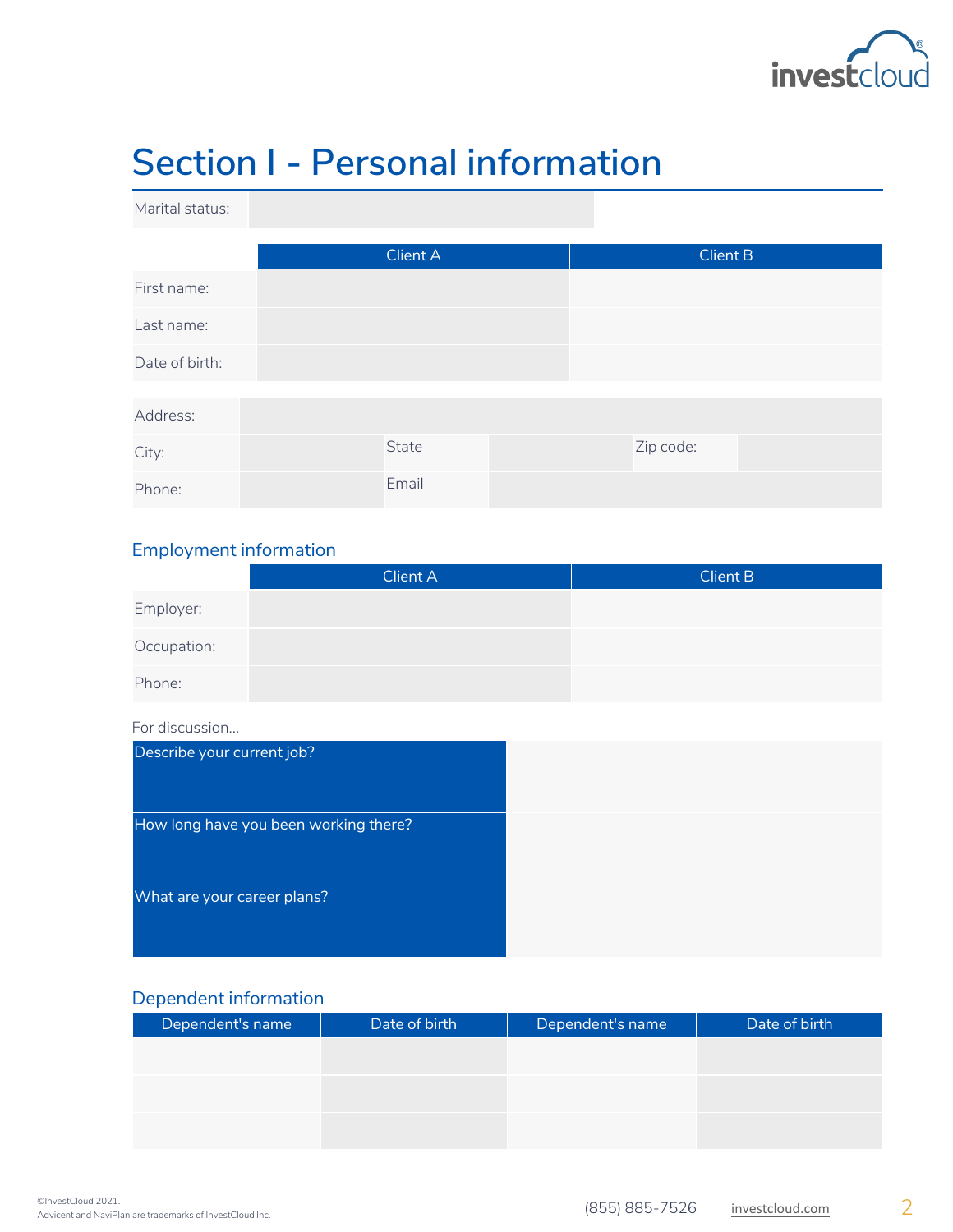

For discussion...

| Do any of your dependents have special needs?                                      |  |
|------------------------------------------------------------------------------------|--|
| Do you plan on having additional children?                                         |  |
| Are there others that financially depend on you (e.g.,<br>parents, grandchildren)? |  |
| Do any of your family members live in this area?                                   |  |

# **Section II - Earning & assets**

Enter your annual income in this section, including income received from employers as well as from selfemployment.

| Earnings                              | Client A    |           | Client B    |      |
|---------------------------------------|-------------|-----------|-------------|------|
| Annual employment income              |             |           |             |      |
| Do you contribute to Social Security? | <b>TYes</b> | <b>No</b> | <b>TYes</b> | - No |

### Assets & liabilities

In this section include your residence, personal property, real estate, and business assets. Do not include any retirement or investment assets, those will be included in Section 6.

### Personal residence

| Rent - Monthly rent    |  |
|------------------------|--|
| Own - Mortgage balance |  |

#### Details for mortgage

| Name I | Market value | <b>Balance</b> | Monthly payment | Interest rate |
|--------|--------------|----------------|-----------------|---------------|
|        |              |                |                 | %             |

#### Real estate

| Name : | Market value | Rental income | Rental expense | Rate of return |
|--------|--------------|---------------|----------------|----------------|
|        |              |               |                | $\%$           |
|        |              |               |                | $\%$           |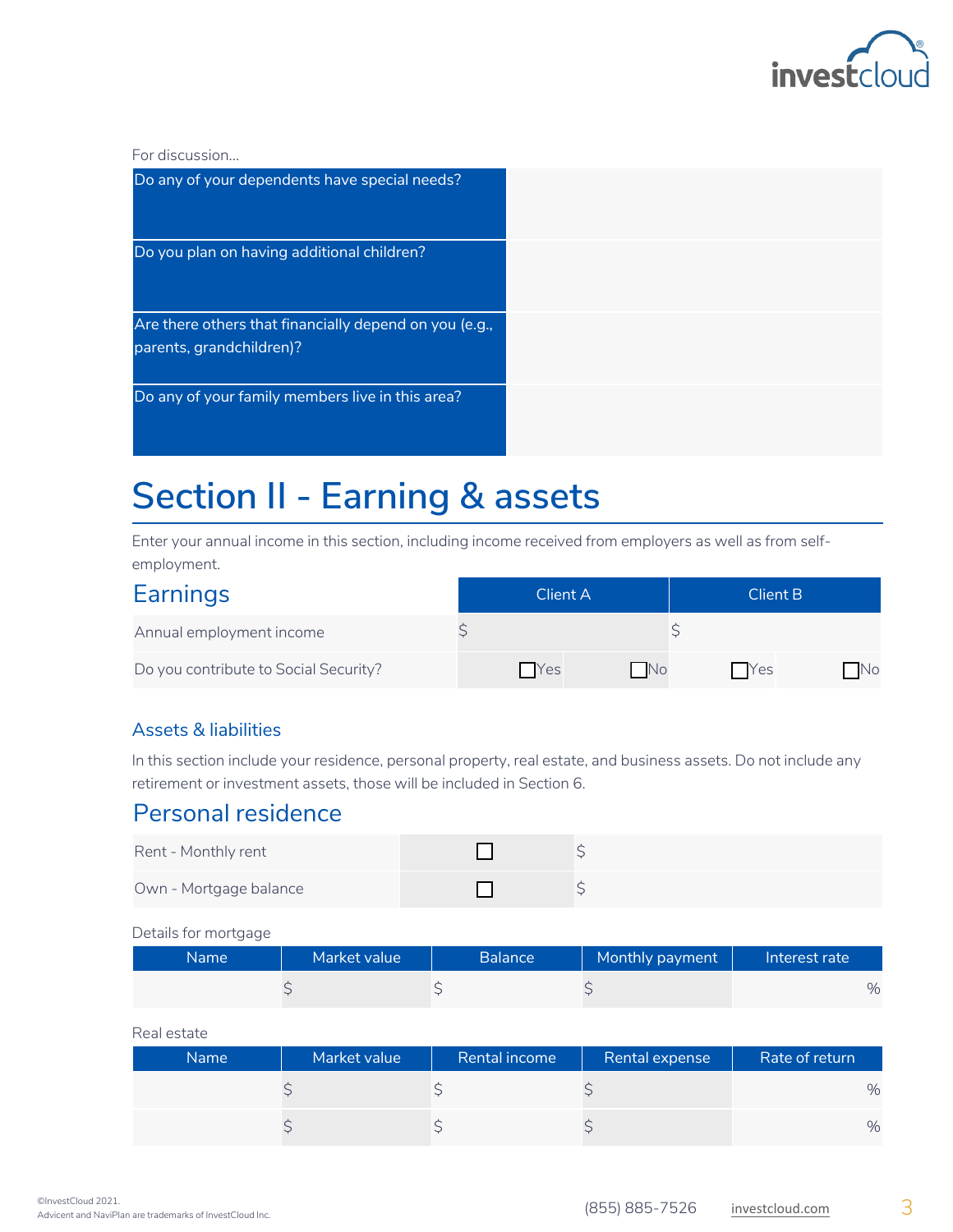

| Credit cards & personal loans |             |        |                 | total or use details below |               |
|-------------------------------|-------------|--------|-----------------|----------------------------|---------------|
|                               | <b>Name</b> | Amount | Monthly payment | Final payment date         | Interest rate |
|                               |             |        |                 |                            | $\%$          |
|                               |             |        |                 |                            | %             |
|                               |             |        |                 |                            | %             |
|                               |             |        |                 |                            | %             |

Additional asset & liabilities details

| Type* | Description | Market value | <b>Current liability</b> |
|-------|-------------|--------------|--------------------------|
|       |             |              |                          |
|       |             |              |                          |
|       |             |              |                          |
|       |             |              |                          |

*\*Such as 2nd Residence, Personal Use Property, etc.*

# **Section III - Retirement**

Many people underestimate the amount of money they will need in retirement. Begin saving for your retirement income as soon as possible.

|                                                                 | Client A | Client B |
|-----------------------------------------------------------------|----------|----------|
| At what age do you plan to retire?                              |          |          |
| At what age will you begin to collect Social Security benefits? |          |          |

Indicate your retirement need as a % of current income or a dollar amount for up to three phases.



% of current income (e.g. 80%) Monthly need (in today's dollars)

| $\%$ | Phase 1 starts at age: Retirement |  |
|------|-----------------------------------|--|
|      | Phase 2 starts at age:            |  |
|      | Phase 3 starts at age:            |  |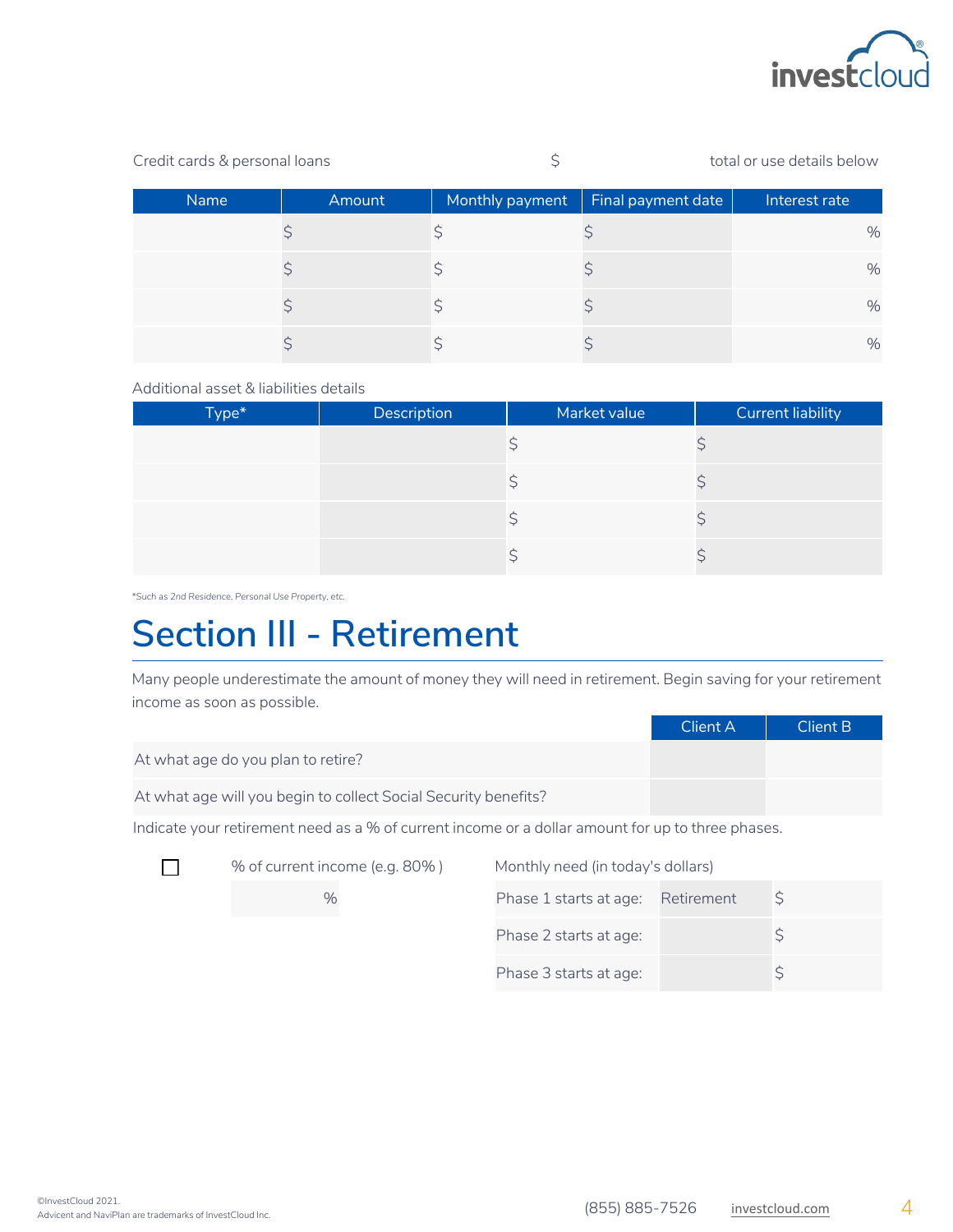

For discussion...

| Does your employer offer a retirement plan? |  |
|---------------------------------------------|--|
| Are you contributing the maximum?           |  |

# **Section IV - Savings and investments**

Please provide information regarding retirement plans you may have. Include IRAs, Roth IRAs, SEP IRAs, SIMPLE IRAs, 401(k)s (Including any employer match), 403(b)s, Profit Sharing Plans, 457 plans, variable annuitues, etc.

### Retirement funds

For this section either enter total amounts or details.

| ' Total amount | Total monthly savings | Average rate of return |
|----------------|-----------------------|------------------------|
|                |                       | $\%$                   |

Details for the retirement funds (attach statement or complete section below)

| Owner | Account<br>name | Asset<br>name | Amount      | Rate of<br>return | Monthly<br>savings | Company<br>match | Savings<br>increase |
|-------|-----------------|---------------|-------------|-------------------|--------------------|------------------|---------------------|
|       |                 |               | \$          | $%$ \$            |                    | $\varsigma$      | $\%$                |
|       |                 |               | $\varsigma$ | %\$               |                    | $\varsigma$      | $\%$                |
|       |                 |               | $\varsigma$ | %\$               |                    | $\varsigma$      | $\%$                |
|       |                 |               | $\varsigma$ | %\$               |                    | $\varsigma$      | $\%$                |
|       |                 |               | $\varsigma$ | $%$ \$            |                    | $\varsigma$      | $\%$                |
|       |                 |               | \$          | $%$ \$            |                    | $\varsigma$      | $\%$                |
|       |                 |               | \$          | $%$ \$            |                    | $\varsigma$      | $\%$                |
|       |                 |               | \$          | $%$ \$            |                    | \$               | $\%$                |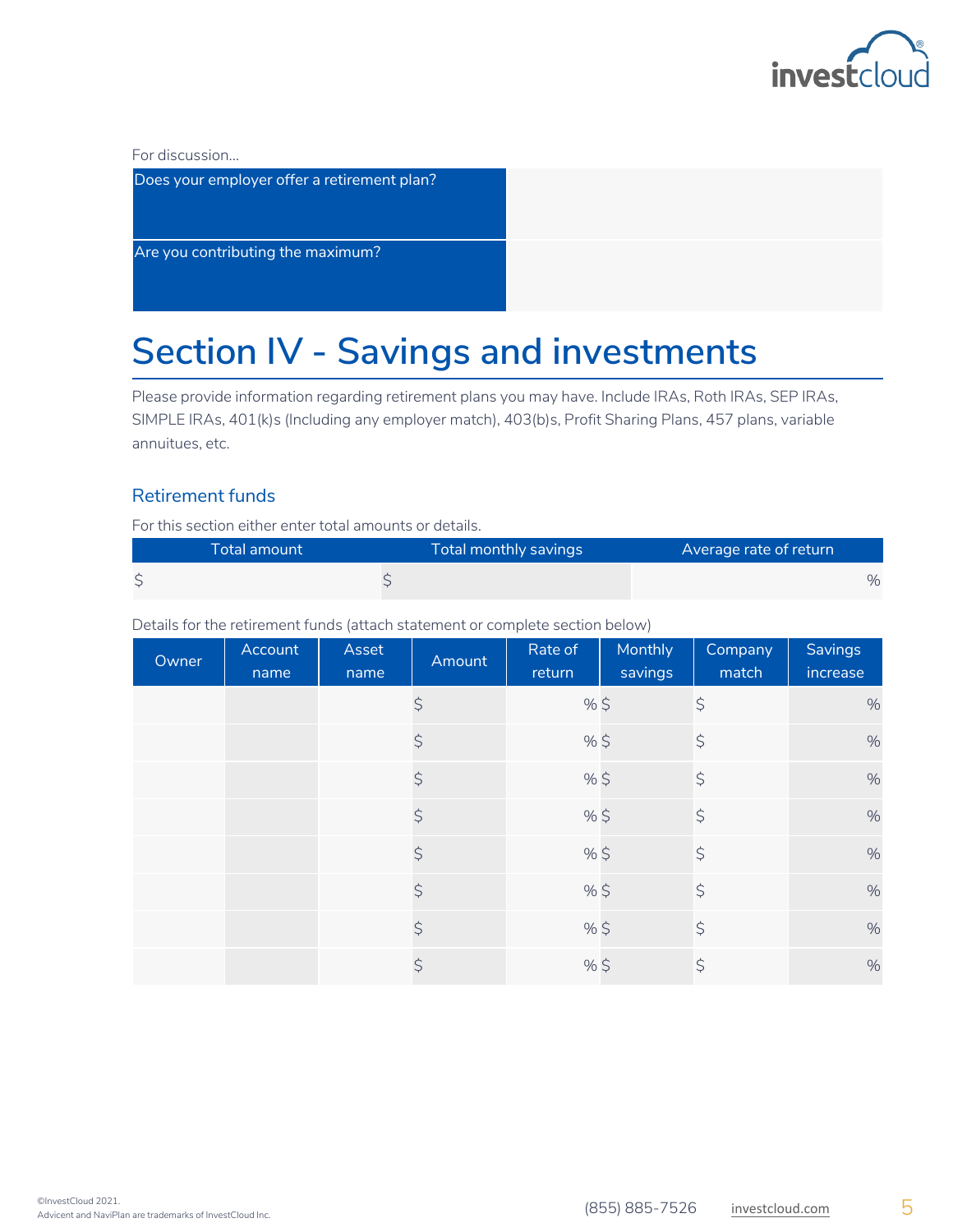

### Bank accounts and investments

or this section either enter total amounts or details.

| <b>Total Amount</b> | Total monthly savings | Average rate of return |      |
|---------------------|-----------------------|------------------------|------|
|                     |                       |                        | $\%$ |

Details for the Retirement Funds (attach statement or complete section below)

| Owner | Account<br>name | Asset<br>name | Amount      | Rate of<br>return | Monthly<br>savings | Company<br>match | <b>Savings</b><br>increase |
|-------|-----------------|---------------|-------------|-------------------|--------------------|------------------|----------------------------|
|       |                 |               | \$          | $%$ \$            |                    | $\varsigma$      | $\%$                       |
|       |                 |               | $\varsigma$ | %\$               |                    | $\varsigma$      | $\%$                       |
|       |                 |               | $\varsigma$ | %\$               |                    | $\varsigma$      | $\%$                       |
|       |                 |               | \$          | %\$               |                    | $\varsigma$      | $\%$                       |
|       |                 |               | \$          | %\$               |                    | $\varsigma$      | $\%$                       |
|       |                 |               | \$          | %\$               |                    | $\varsigma$      | $\%$                       |
|       |                 |               | \$          | $%$ \$            |                    | $\varsigma$      | $\%$                       |
|       |                 |               | \$          | $%$ \$            |                    | $\varsigma$      | $\frac{0}{0}$              |

#### For discussion...

| What is the best investment you've made?        |  |
|-------------------------------------------------|--|
| What is the worst investment you've made?       |  |
| What percentage of your income should be saved? |  |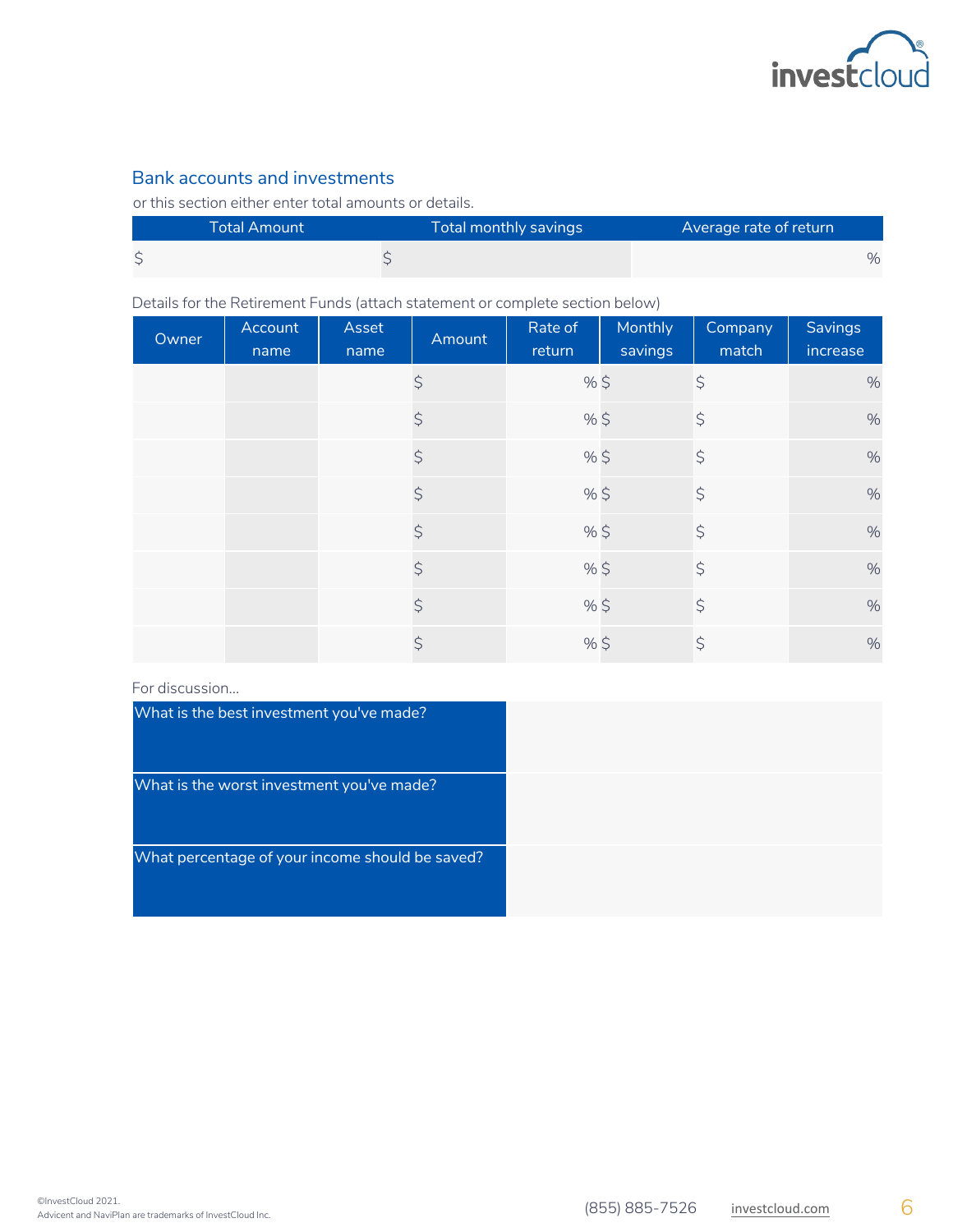

# **Section V - Life insurance**

Current life insurance

| Name of insured | Insurance benefit | Insurance company | Annual premium | <b>Type</b> |
|-----------------|-------------------|-------------------|----------------|-------------|
|                 |                   |                   |                |             |
|                 |                   |                   |                |             |
|                 |                   |                   |                |             |
|                 |                   |                   |                |             |

For discussion...

What do you want your insurance to do for you?

### **Section VI - Survivor income**

The death of a wage earner can have a significant impact on household income. Financial experts recommend that every strategy include an analysis of needs in the event of a death.

Survivor Income Needs In the event of death, what income (percent or dollar/mo.) should be provided for your family's continuing needs?

What age should survivor's Social Security Retirement Benefits begin?

Provide income for how long?

In the event of death, should your children's education funded? (If yes, also complete section 7)

|       | % of current need |              |    | Monthly dollar amount |
|-------|-------------------|--------------|----|-----------------------|
|       |                   | % or $\zeta$ |    |                       |
|       |                   |              |    |                       |
|       |                   |              |    |                       |
|       |                   |              |    |                       |
|       |                   |              |    | years OR lifetime     |
| on be | Yes               |              | No |                       |

### **Section VII - Education**

Many people want to help fund education costs for their children. The sooner you begin to develop a strategy for education savings, the more time your money will have to accumulate.

| Child's | School | Research | or | Amount   | <b>Number</b> | Percent to |
|---------|--------|----------|----|----------|---------------|------------|
| name    |        | cost?    |    | per year | of years      | provide    |
|         |        | Yes      |    |          |               | $\%$       |
|         |        | Yes      |    |          |               | $\%$       |
|         |        | Yes      |    | %        |               | $\%$       |

*\* IInclude in cost: Tuition (In-State); Tuition (Out-of-State); Room & Board; Books & Supplies*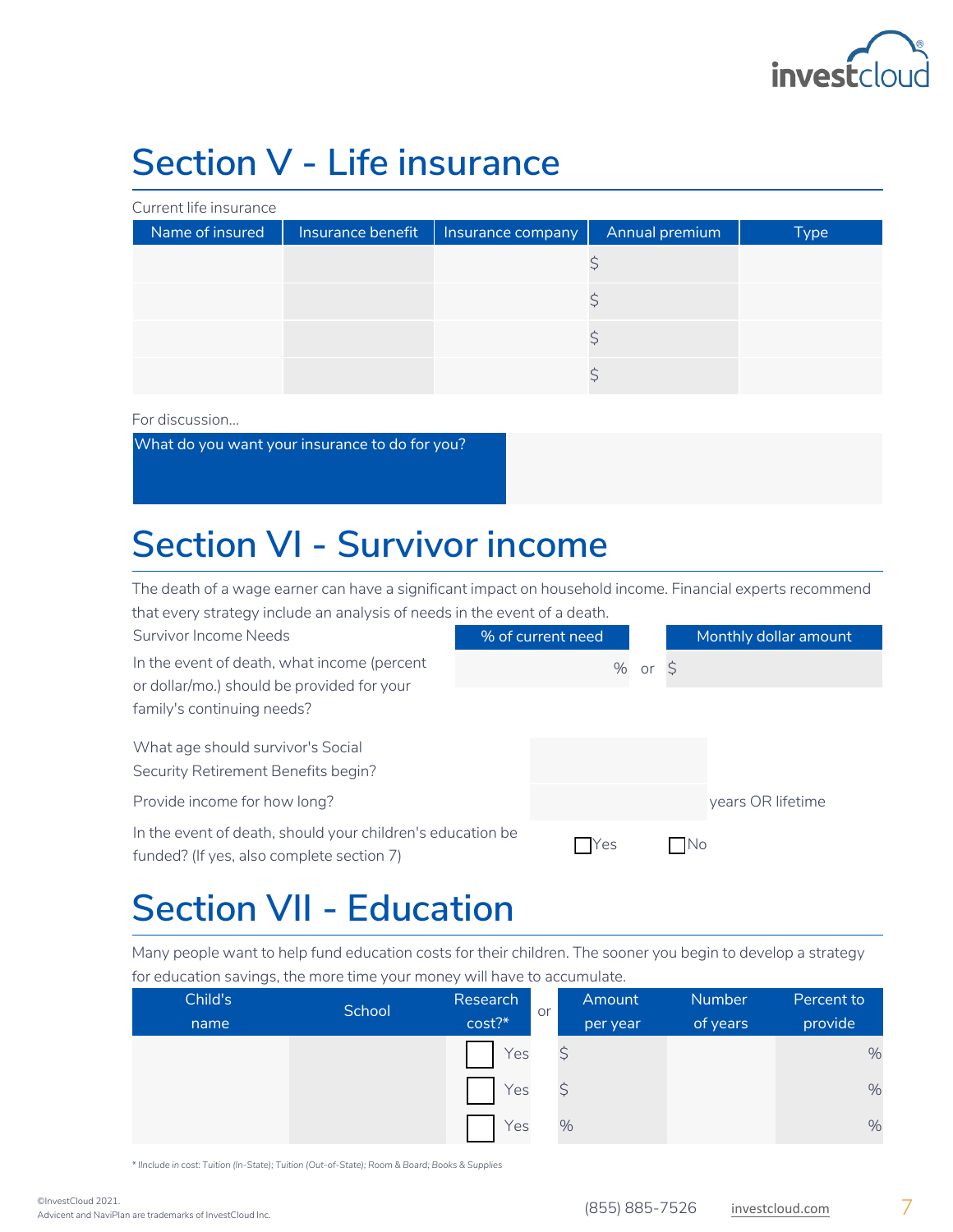

### Current savings

Enter any savings already accumulated for your children's education.

| Total amount | Total monthly savings | Average rate of return |
|--------------|-----------------------|------------------------|
|              |                       | $\%$                   |

#### For discussion...

| Would you like them to go to their school of choice? |
|------------------------------------------------------|
| How do you feel about your education funding         |
| program?                                             |
|                                                      |

### **Section VIII - Major purchase**

|                        | Goal 1 | Goal 2 | Goal 3 |
|------------------------|--------|--------|--------|
| Description:           |        |        |        |
| Member:                |        |        |        |
| Target date:           |        |        |        |
| Amount (today's \$) \$ |        |        |        |

### Current savings

Enter any savings already accumulated for your major purchase.

| Total amount | Total monthly savings | Average rate of return |
|--------------|-----------------------|------------------------|
|              |                       | $\%$                   |

### **Section IX - Disability Income**

### Disability income needs

|                              | Client A'           | Client B            |  |
|------------------------------|---------------------|---------------------|--|
| Annual employment income     |                     |                     |  |
| Income replacement objective | % of current income | % of current income |  |

### Current long-term disability insurance

|                 | Client A | Client B |                              |
|-----------------|----------|----------|------------------------------|
| Monthly benefit |          |          | totals, or use details below |